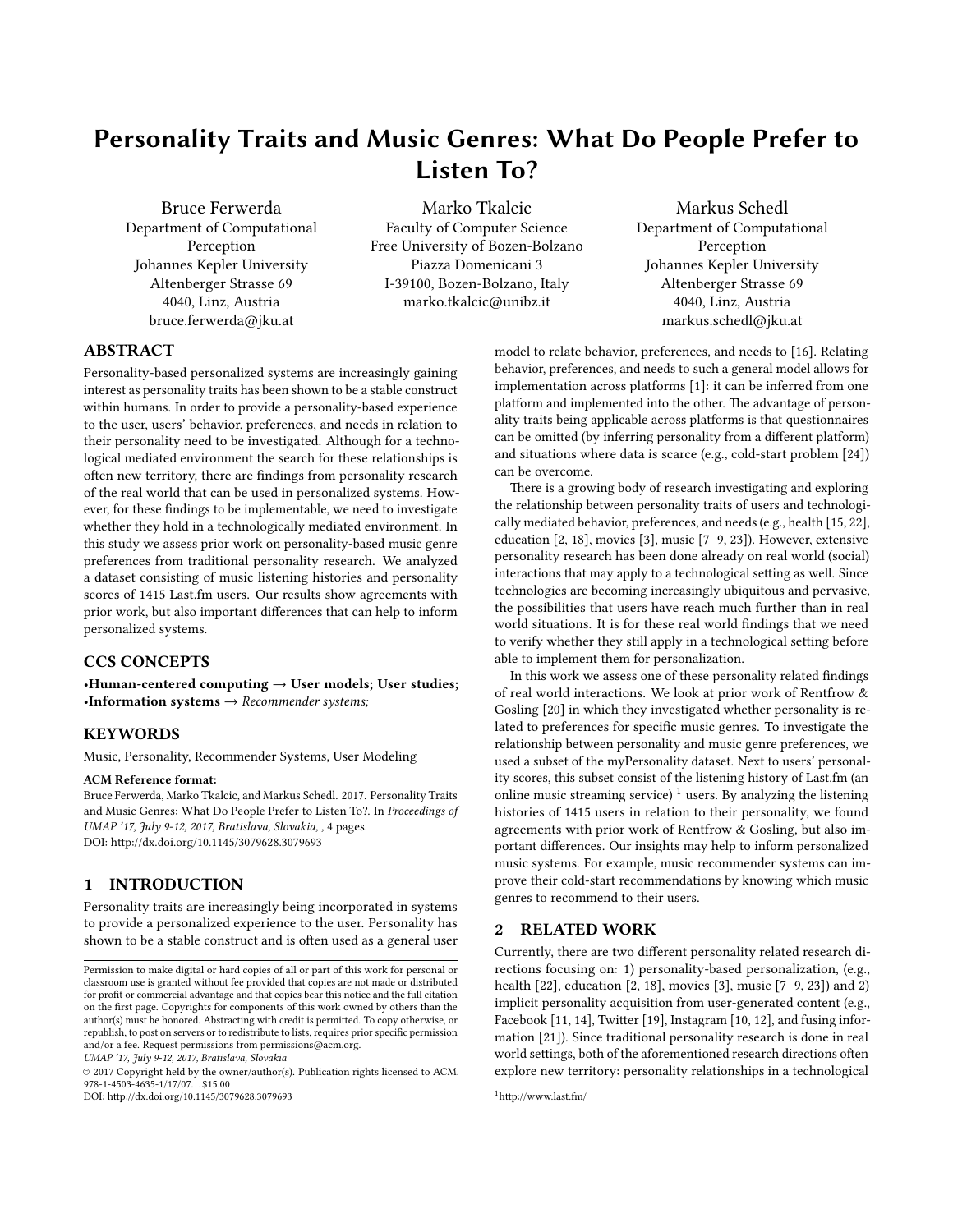context. For example, in the area of personality-based personaliza-tion Ferwerda et al. [\[13\]](#page-3-19) looked at differences in how users browse for music (i.e., browsing music by genre, activity, or mood) in an online music streaming service. Others investigated personalitybased diversity preferences in recommender systems (e.g., [\[3,](#page-3-8) [6\]](#page-3-20)): Chen, Wu, & He [\[3\]](#page-3-8) investigated diversity preferences in movie recommendations. In the area of implicit personality acquisition research mainly focuses on user-generated content of users' social media accounts. Quercia et al. [\[19\]](#page-3-15) found that how users behave on Twitter consist of cues to predict their personality. Similarly, Golbeck, Robles, & Turner [\[14\]](#page-3-14) were able to develop a personality predictor based on the characteristics of a user's Facebook account.

There are also results from traditional personality research that can inform design of personalized technologies. For example, research in education has shown that there are differences in learning that can be related to the personality of the individual (see [\[5\]](#page-3-21) for an overview). Although the right personalized technology still needs to be investigated, the results from the real world can inform to which personality traits to pay attention to. Other findings are seemingly more directly transferable to a technological setting. Rentfrow & Gosling [\[20\]](#page-3-12) found that personality traits are related to music genre preferences. By testing preferences within predefined sets of 20 music pieces, they asked their participants to rate the preference for each of the songs (0 - 20 scale: no preference - strong preference). Although their findings may look like they are directly implementable for personalization, current online music systems (e.g., online music streaming services) provide their users with an almost unlimited amount of content that is directly at their disposal. Not only provide this convenience for the user, it also allows them to easily explore content outside of their initial interest. Hence, users may be prone to try out different content more than they in real life would do and even their preference may change more often or becomes more versatile. Therefore, it is important to assess whether results from the real world still apply in a fast growing technological environment.

In this work we explore a dataset of an online music streaming service consisting of the total listening history of their users. We use this dataset to investigate whether music genre relationships exists with the personality of the listener, and whether the found relationships are in line with findings of Rentfrow & Gosling [\[20\]](#page-3-12).

## 3 METHOD

In order to investigate the relationship between personality and music genre preferences in an online music streaming service, we made use of the myPersonality dataset.<sup>[2](#page-1-0)</sup> The dataset originates from a popular Facebook application ("myPersonality") that is able to record psychological and Facebook profiles of users that used the application to take psychometric (e.g., personality, attitudes, skills) tests. The dataset contains over 6 million test results, with over 4 million Facebook profiles. Users' personality in the myPersonality application was assessed using the Big Five Inventory to measure the constructs of the five factor model: openness to experience, conscientiousness, extraversion, agreeableness, and neuroticism.

We only used the subset of the myPersonality dataset that contains the music listening history of Last.fm users (i.e., play-count

of artists that a user listened to). The subset consists of users' complete listening histories (i.e., from the moment they started to use Last.fm) until April 27 (2012). We complemented the dataset by adding the listening events of each user until December 18 (2016) by using the Last.fm API. [3](#page-1-1) A total of 2312 Last.fm users with ∼40 million listening events from 101 countries are represented in the subset.

Through the Last.fm API, we crawled additional information about the artists by using the "Artist.getTopTags" endpoint. This endpoint provided us with all the tags that users assigned to an artist, such as instruments ("guitar"), epochs ("80s"), places ("Chicago"), languages ("Swedish"), and personal opinions ("seen live" or "my favorite"). Tags that encode genre or style information were filtered for each artist. The filtered tags were then indexed by a dictionary of 18 genre names retrieved from Allmusic. [4](#page-1-2) For each user, the artists that were listened to were aggregated by the indexed genre with their play-count. The genre play-count for each user was then normalized to represent a range of  $r \in [0,1]$ , this in order to be able to compare users with differences in the total amount of listening events.

# 4 ANALYSIS

For the analysis we filtered out users with zero play-counts (users who registered, but did not make use of Last.fm) and people listening to less than five different artists. This left us with a total of 1415 users (∼20 million listening events) of 83 countries in our final dataset for analysis.

Spearman's correlation was computed between personality traits and the genre play-count to assess the relationship of personality and genre preferences. Alpha levels were adjusted using the Bonferroni correction to limit the chance on a Type I error. The reported significant results adhere to alpha levels of  $p < .001$ .

## 5 RESULTS

The results show significant correlations between personality traits and genre preferences (see Table [1\)](#page-2-0). Below the results related to each personality trait. A positive correlation indicates that participants scoring high in the personality trait show a higher tendency to listen to such music genre, while a negative correlation indicates the opposite effect.

#### Openness to Experience

Those users scoring high on the openness to experience trait show most correlations with different music genres. They show correlations with new age  $(r = .101)$ , classical  $(r = .136)$ , blues  $(r = .120)$ , country ( $r = .106$ ), world ( $r = .134$ ), folk ( $r = .214$ ), jazz ( $r = .139$ ), and alternative ( $r = 0.115$ ) music. This indicates that open users tend to listen to a wide variety of music genres.

#### Conscientiousness

Conscientious users only show a correlation with folk  $(r = -115)$ and alternative  $(r = -104)$  music. However, the correlation coefficient indicates a negative correlation meaning that conscientious music listeners tend to listen less to folk and alternative music.

<span id="page-1-0"></span> ${}^{2}$ http://mypersonality.org/

<span id="page-1-1"></span><sup>&</sup>lt;sup>3</sup>http://www.last.fm/api

<span id="page-1-2"></span><sup>4</sup>[hp://www.allmusic.com](http://www.allmusic.com)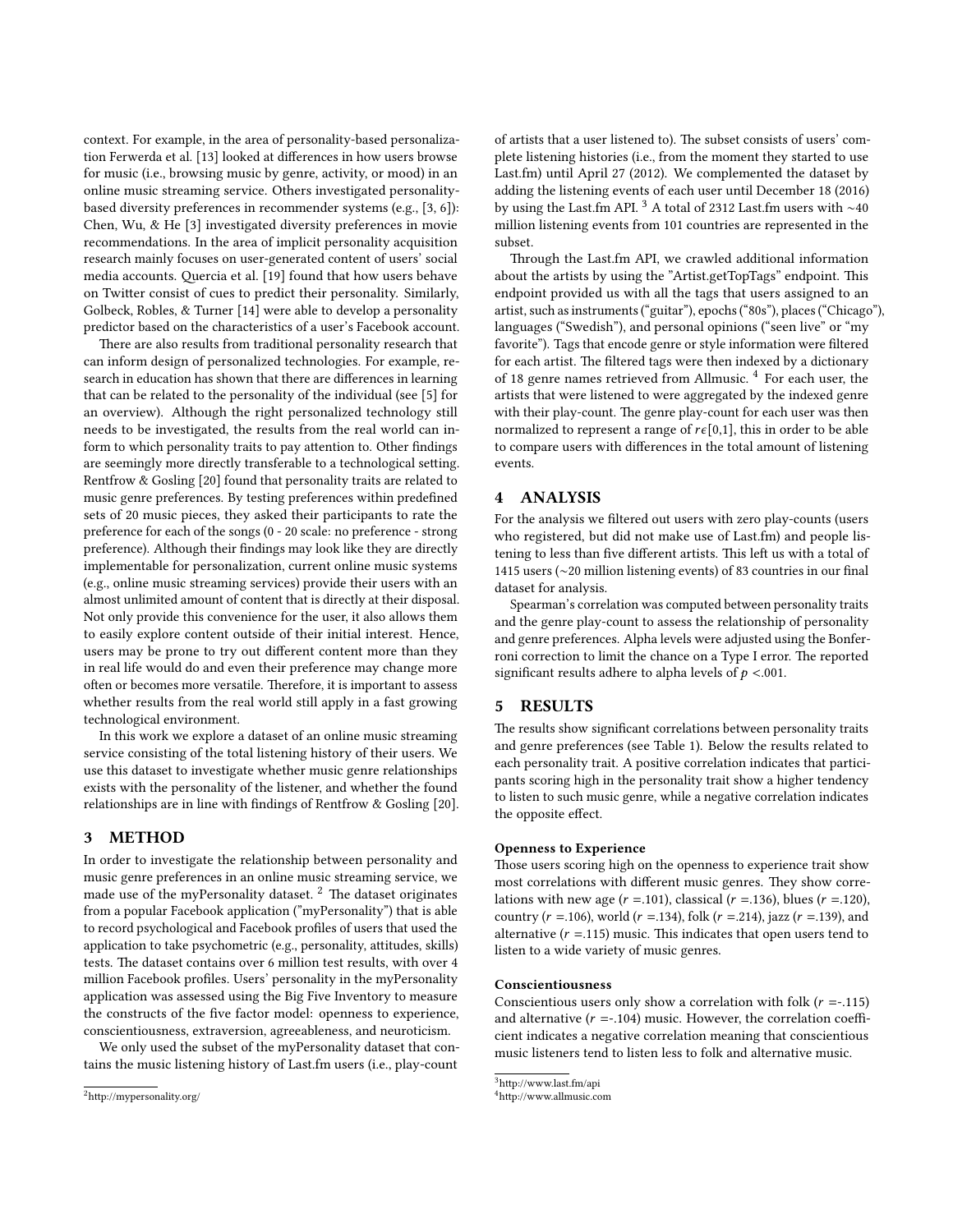<span id="page-2-0"></span>

|                    | O       | C       | E       | A       | N       |
|--------------------|---------|---------|---------|---------|---------|
| R&B                | $-.002$ | .026    | .103    | .021    | $-.012$ |
| Rap                | $-.019$ | $-.017$ | .129    | .008    | $-.049$ |
| Electronic         | .077    | $-.029$ | .034    | $-.033$ | $-.002$ |
| Rock               | $-.055$ | $-.016$ | $-.072$ | $-.017$ | .057    |
| New Age            | .101    | .008    | $-.067$ | $-.019$ | $-.031$ |
| Classical          | .136    | $-.037$ | $-.064$ | $-.032$ | .000    |
| Reggae             | .017    | $-.042$ | .061    | .009    | $-.041$ |
| Blues              | .120    | $-.011$ | .023    | $-.011$ | $-.044$ |
| Country            | .106    | $-.049$ | $-.002$ | .104    | $-.012$ |
| World              | .134    | $-.021$ | $-0.06$ | $-.028$ | $-.020$ |
| Folk               | .214    | -.115   | $-.044$ | .104    | .002    |
| Easy Listening     | .041    | .010    | .018    | $-.027$ | $-.012$ |
| Jazz               | .139    | $-.007$ | .042    | .031    | $-.061$ |
| Vocal (a cappella) | .120    | $-.020$ | .006    | $-.021$ | .006    |
| Punk               | .002    | $-.061$ | $-.020$ | .001    | .030    |
| Alternative        | .115    | $-.104$ | $-.031$ | .060    | .101    |
| Pop                | $-.034$ | .035    | .056    | .056    | $-.030$ |
| Heavy Metal        | $-.031$ | $-.023$ | $-.076$ | $-.069$ | $-.001$ |

Table 1: Spearman's correlation between music genres and personality traits: (O)penness to experience, (C)onscientiousness, (E)xtraversion, (A)greeableness, and (N)euroticism. Significant correlations after Bonferroni correction are shown in boldface ( $p < .001$ ).

#### Extraversion

Extraverts are positively correlated with: r&b ( $r = .103$ ) and rap  $(r = 129)$  music. The results show that extraverts seem to listen more to r&b and rap music compared to other genres.

#### Agreeableness

Agreeable users show to be positively correlated with country  $(r = .104)$  and folk  $(r = .104)$  music, meaning that they on average tend to listen more to these music genres.

#### Neuroticism

Neurotic users show a positive correlation with alternative  $(r = .101)$ music, meaning that they listening on average more to alternative music than to the other genres.

# 6 DISCUSSION

Our results show significant correlations between personality traits of users and the music genres that they prefer to listen to. The goal of this study was to see whether the results of prior work [\[20\]](#page-3-12) in a real world context would also be valid when analyzing online listening behavior. In order to make a comparison, the results of the work of Rentfrow & Gosling are shown in Table [2.](#page-2-1) They analyzed the music pieces that they presented to their participants on its music attributes, and divided the music genres into four categories: reflective & complex, intense & rebellious, upbeat & conventional, and energetic & rhythmic (see Table [3](#page-2-2) for a mapping with the music genres). Instead of preselecting music pieces for participants to rate, we analyzed historical behavior of online music listeners. Hence, our data consists of so many music pieces that we were not able to

<span id="page-2-1"></span>

|                                              | $\Omega$ | $\overline{C}$ | $E_{\perp}$               | A | N           |
|----------------------------------------------|----------|----------------|---------------------------|---|-------------|
| Reflective & Complex                         |          |                | $.41 - .06 - .02$ .03     |   | .04         |
| Intense & Rebellious                         |          |                | $.15 \quad .03 \quad .08$ |   | $.01 - .01$ |
| 04. <b>15. 15. 18. 18. Onventional</b> -.08. |          |                |                           |   |             |
| Energetic & Rhythmic                         |          |                | $.04$ $-.03$ $.19$        |   | $.09 - 01$  |

Table 2: Correlations between music attributes and personality traits of prior work of Rentfrow & Gosling [\[20\]](#page-3-12): (O)penness to experience, (C)onscientiousness, (E)xtraversion, (A)greeableness, and (N)euroticism. Significant correlations are shown in boldface.

<span id="page-2-2"></span>

| &<br>Reflective       | Classical   | Jazz      | Blues       | Folk   |
|-----------------------|-------------|-----------|-------------|--------|
| Complex               |             |           |             |        |
| Intense $\&$ Re-      | Alternative | Rock      | Heavy       |        |
| bellious              |             |           | Metal       |        |
| Upbeat & Con- $\vert$ | Country     | Pop       | Religious   | Sound  |
| ventional             |             |           |             | Tracks |
| &<br>Energetic        | Rap & Hip-  | Soul $\&$ | Electronica |        |
| Rhythmic              | Hop         | Funk      | & Dance     |        |

Table 3: Mapping of music attributes and genres of the work of Rentfrow & Gosling [\[20\]](#page-3-12).

make such genre mapping based on the music attributes. We refer to both Table [2](#page-2-1) and Table [3](#page-2-2) for comparisons with prior work on the correlations and the genre mapping respectively.

For the openness to experience personality trait, we found agreements with prior work of Rentfrow & Gosling [\[20\]](#page-3-12). For example, they found that open people prefer to listen to reflective  $&$  complex genres (e.g., classical, blues, jazz, and folk music) as well as to intense and rebellious music (e.g., rock, alternative). However, our results also show additional correlations with other music genres. Our results show that those who score high on the openness to experience trait have a more divers genre listening behavior than found by prior work. The preferences for such a diverse range of music genres may be explained by the traditional nature of this personality trait. Open people have been shown to have a preference for variety in general [\[4\]](#page-3-22), which may also be applied to music genre preferences.

Rentfrow & Gosling [\[20\]](#page-3-12) showed that conscientious people have a preference for upbeat & conventional music (e.g., country, pop, religious, and sound track music), whereas our results show a negative correlation for alternative and folk music. However, in line with our results, the replication of the Rentfrow & Gosling study by Langmeyer, Guglhör-Rudan, & Tarnai [[17\]](#page-3-23) found the conscientiousness personality trait to be negatively correlated with intense & rebellious music (e.g., alternative music).

In line with prior works [\[17,](#page-3-23) [20\]](#page-3-12), our results show that extraverts have a preference for r&b and rap music, which can be mapped to the energetic & rhythmic music (e.g., rap, hip-hop, and soul music) attribute.

Also the agreeableness personality trait shows agreements with prior work. Our results show that agreeable users tend to listen more to country and folk music. Rentfrow & Gosling [\[20\]](#page-3-12) showed that their results indicate that agreeable people especially have a